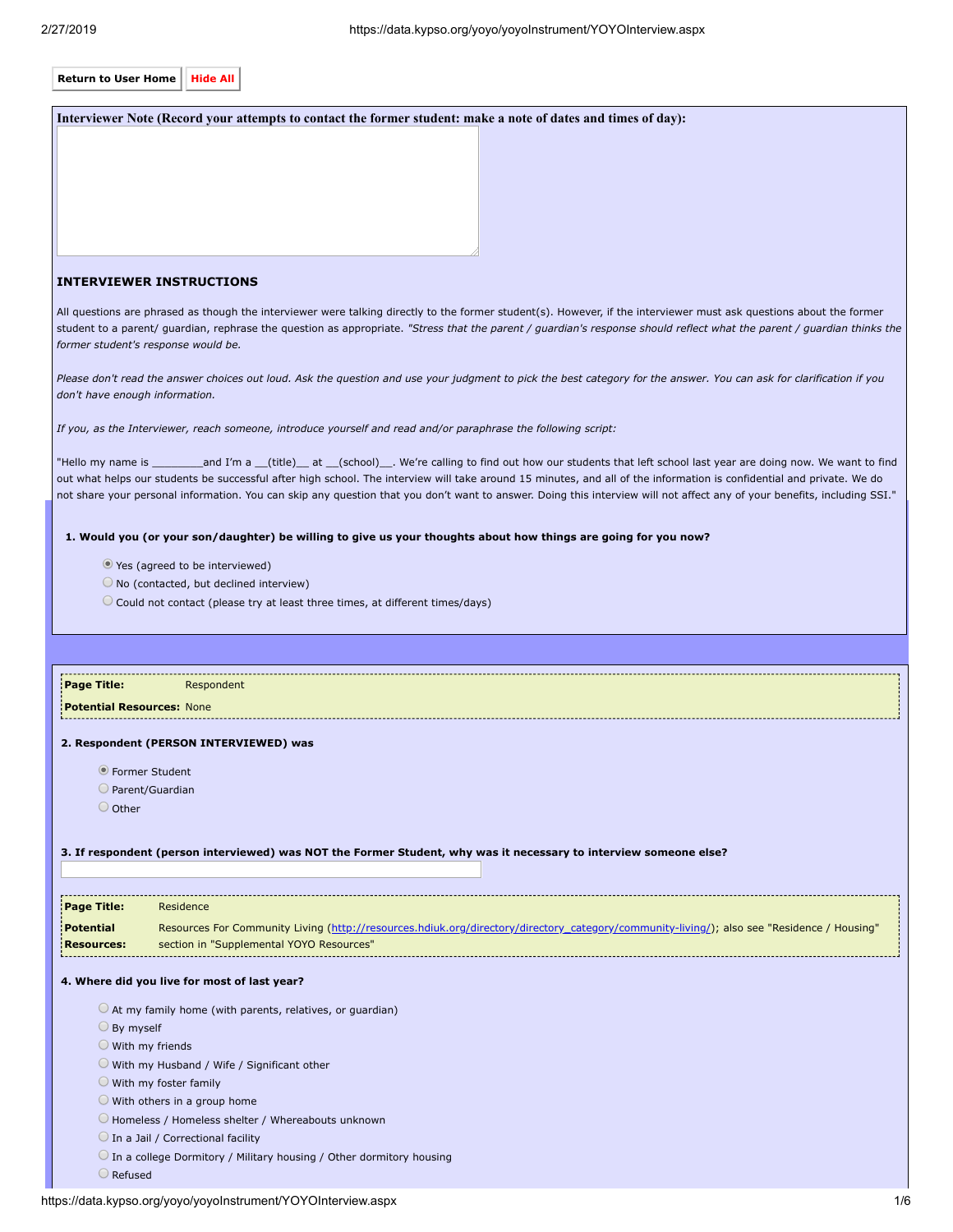| Page Title:<br>Drop Out Probe                                                                                          |  |
|------------------------------------------------------------------------------------------------------------------------|--|
| Potential Resources: Refer directly to Transition Consultant                                                           |  |
| 5. What are the reasons you left high school without graduating?                                                       |  |
| DO NOT READ CATEGORIES, CODE ALL THAT APPLY                                                                            |  |
| $\Box$ I was failing my classes                                                                                        |  |
| Bullying/Harassment                                                                                                    |  |
| $\Box$ I had a baby                                                                                                    |  |
| $\Box$ I did not like school                                                                                           |  |
| $\Box$ I had to work                                                                                                   |  |
| $\Box$ Health Reasons                                                                                                  |  |
| $\Box$ Other                                                                                                           |  |
|                                                                                                                        |  |
| 6. What might have helped you stay in school?                                                                          |  |
| DO NOT READ CATEGORIES. CODE ALL THAT APPLY.                                                                           |  |
| $\Box$ More flexible hours                                                                                             |  |
| $\Box$ Classes that would have helped me in real life.                                                                 |  |
| Teachers/ Counselors who encouraged me                                                                                 |  |
| $\Box$ Other                                                                                                           |  |
|                                                                                                                        |  |
|                                                                                                                        |  |
| Page Title:<br>Employment                                                                                              |  |
| Potential Resources: Employment Support Resources (http://resources.hdiuk.org/directory/directory_category/employment/ |  |
|                                                                                                                        |  |
| 7. From the time you left high school until now, have you ever had a paying job?                                       |  |
| $\bigcirc$ Yes                                                                                                         |  |
| $\bigcirc$ No<br>$\bigcirc$ Refused                                                                                    |  |
|                                                                                                                        |  |
| <b>Page Title:</b><br><b>Employment Probe</b>                                                                          |  |
| Potential Resources: Employment Support Resources (http://resources.hdiuk.org/directory/directory_category/employment/ |  |
|                                                                                                                        |  |
| 8. Since leaving high school, have you worked for a total of 3 months (90 days)?                                       |  |
| $\bigcirc$ Yes                                                                                                         |  |
| $\bigcirc$ No                                                                                                          |  |
| $\bigcirc$ Refused                                                                                                     |  |
|                                                                                                                        |  |
| 9. How many hours per week do you usually work?                                                                        |  |
| $\bigcirc$ Less than 20                                                                                                |  |
| More than 20 but less than 37.5                                                                                        |  |
| More than 37.5 (full-time)                                                                                             |  |
|                                                                                                                        |  |
| 10. Were you paid at least legal minimum wage for your community?                                                      |  |
| O Yes                                                                                                                  |  |
| $\bigcirc$ No                                                                                                          |  |
| $\bigcirc$ Refused                                                                                                     |  |
|                                                                                                                        |  |
| 11. Which, if any, of the following supports / accommodations did you receive at your job?                             |  |
| Job coach /employment specialist (someone who offers advice to improve performance)                                    |  |
| Personal aide or assistant (for personal care needs, not specifically work related)                                    |  |
| Special equipment like computer, braille, furniture, etc                                                               |  |
|                                                                                                                        |  |
|                                                                                                                        |  |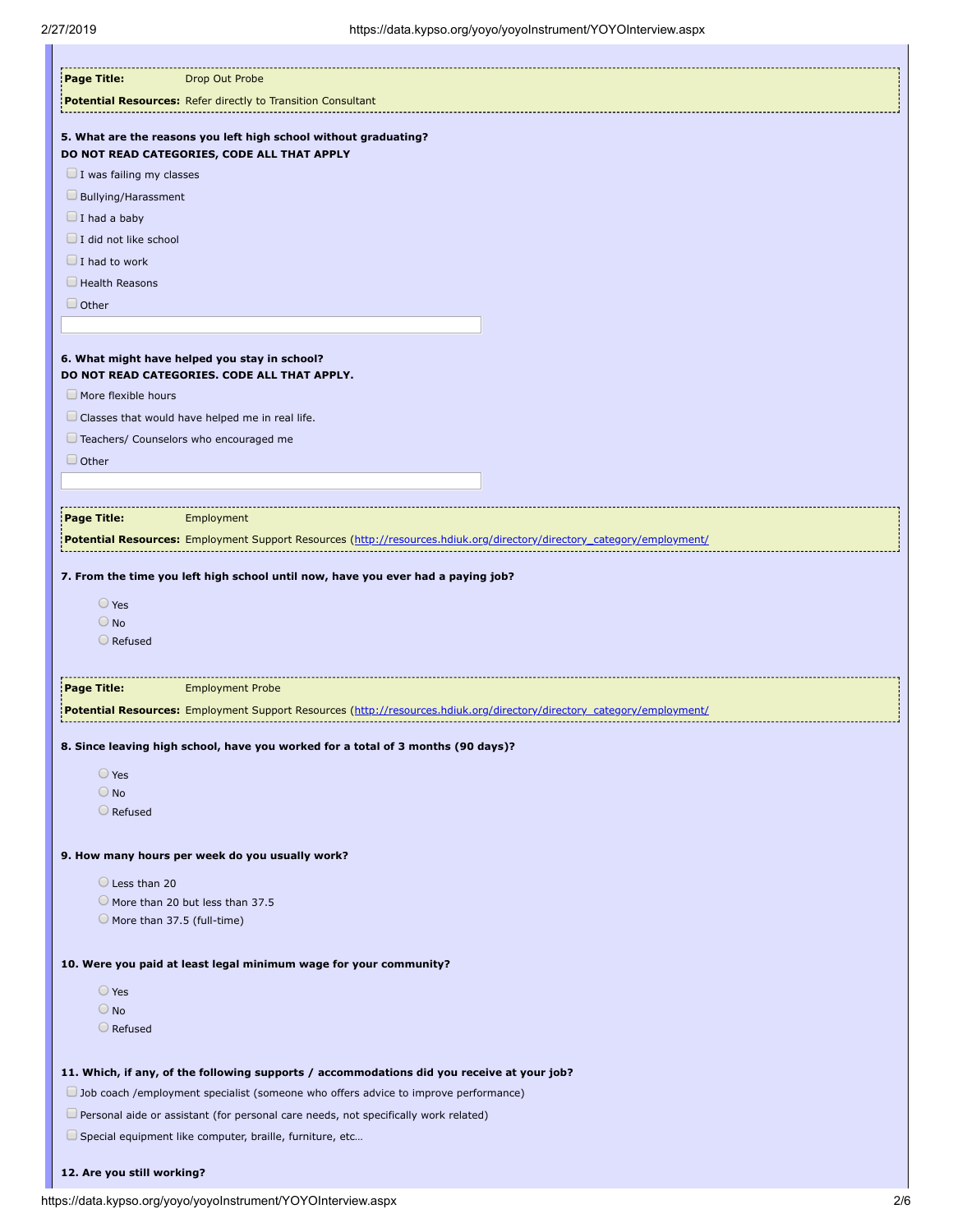|                                           | - - - - - <i>a - , - , - ,</i> -                                                                                                |
|-------------------------------------------|---------------------------------------------------------------------------------------------------------------------------------|
| $\bigcirc$ Yes I am                       |                                                                                                                                 |
| $\bigcirc$ No I am not                    |                                                                                                                                 |
| $\bigcirc$ Refused                        |                                                                                                                                 |
|                                           |                                                                                                                                 |
|                                           |                                                                                                                                 |
|                                           | 13. On a 5-point scale from "Very Interesting" to "Not interesting at all," how interesting do you think your job is?           |
| $\bigcirc$ Very interesting               |                                                                                                                                 |
|                                           | Somewhat interesting                                                                                                            |
|                                           | O Medium - neither interesting nor boring                                                                                       |
|                                           | $\bigcirc$ Not very interesting                                                                                                 |
|                                           | $\bigcirc$ Not interesting at all                                                                                               |
|                                           |                                                                                                                                 |
|                                           |                                                                                                                                 |
|                                           | Page Title: Competitive Employment                                                                                              |
|                                           | 14. As far as you know, do you work with people with and without disabilities?                                                  |
| $\bigcirc$ Definitely yes                 |                                                                                                                                 |
| $\bigcirc$ Probably yes                   |                                                                                                                                 |
| $\bigcirc$ Probably not                   |                                                                                                                                 |
|                                           |                                                                                                                                 |
| $\bigcirc$ Definitely not<br>O Don't know |                                                                                                                                 |
|                                           |                                                                                                                                 |
|                                           | 15. As far as you know, do you get similar pay as your coworkers doing the same job?                                            |
|                                           |                                                                                                                                 |
| $\bigcirc$ Definitely yes                 |                                                                                                                                 |
| $\bigcirc$ Probably yes                   |                                                                                                                                 |
| $\bigcirc$ Probably not                   |                                                                                                                                 |
| $\bigcirc$ Definitely not                 |                                                                                                                                 |
| O Don't know                              |                                                                                                                                 |
|                                           | 16. As far as you know, do you get similar benefits as your coworkers doing the same job?                                       |
|                                           |                                                                                                                                 |
| $\bigcirc$ Definitely yes                 |                                                                                                                                 |
| $\bigcirc$ Probably yes                   |                                                                                                                                 |
| O Probably not                            |                                                                                                                                 |
| $\bigcirc$ Definitely not                 |                                                                                                                                 |
| O Don't know                              |                                                                                                                                 |
|                                           | 17. As far as you know, do you get similar opportunities for advancement as your coworkers doing the same job?                  |
|                                           |                                                                                                                                 |
| O Definitely yes                          |                                                                                                                                 |
| O Probably yes                            |                                                                                                                                 |
| O Probably not                            |                                                                                                                                 |
| O Definitely not                          |                                                                                                                                 |
| O Don't know                              |                                                                                                                                 |
|                                           |                                                                                                                                 |
| Page Title:                               |                                                                                                                                 |
|                                           | <b>Unemployed Probe</b>                                                                                                         |
| <b>Potential</b>                          | Employment Support Resources (http://resources.hdiuk.org/directory/directory_category/employment/ also see "Finance" section of |
| <b>Resources:</b>                         | "Supplemental YOYO Resources"                                                                                                   |
|                                           |                                                                                                                                 |
|                                           |                                                                                                                                 |
|                                           | 18. What is the main reason that you are not working, or not working more hours?                                                |
|                                           |                                                                                                                                 |
|                                           |                                                                                                                                 |
| Page Title:                               | Education                                                                                                                       |
| Potential                                 | Vocational Rehabilitation (https://www.hdi.uky.edu/setp/Materials/OVRDirectory212.pdf Also consider local Community College     |
| <b>Resources:</b>                         | (http://www.kctcs.edu/                                                                                                          |
|                                           |                                                                                                                                 |
|                                           | 19. From the time you left high school until now, have you been in any type of school or training program?                      |
| ○ Yes                                     |                                                                                                                                 |
|                                           |                                                                                                                                 |
| $\bigcirc$ No                             |                                                                                                                                 |
| $\bigcirc$ Refused                        |                                                                                                                                 |
|                                           |                                                                                                                                 |
|                                           |                                                                                                                                 |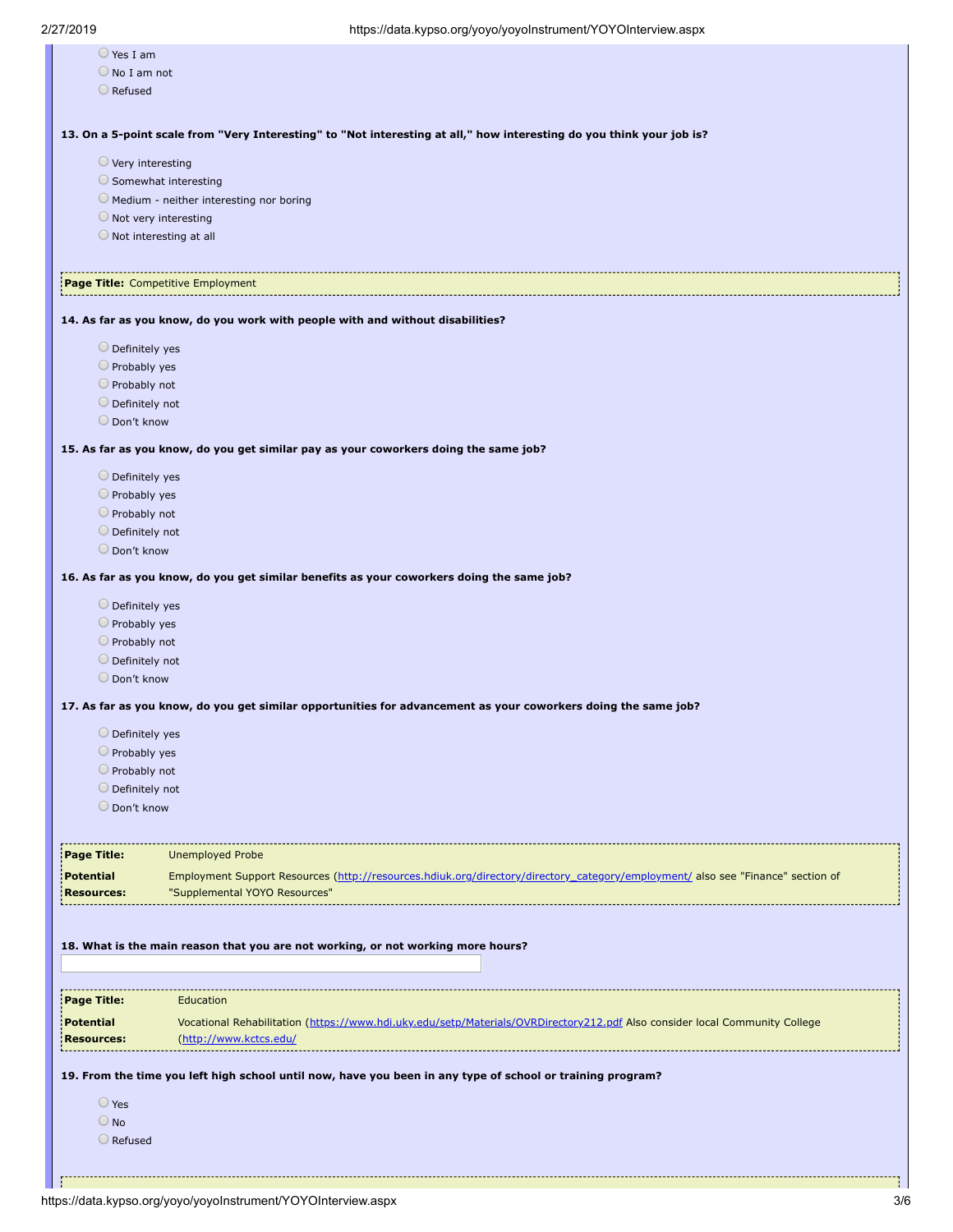| Page Title:                               | <b>Education Probe</b>                                                                                                      |
|-------------------------------------------|-----------------------------------------------------------------------------------------------------------------------------|
| <b>Potential Resources:</b>               | Vocational Rehabilitation (https://www.hdi.uky.edu/setp/Materials/OVRDirectory212.pdf Also consider local Community College |
|                                           | (http://www.kctcs.edu/                                                                                                      |
|                                           | 20. Please describe the kind of school or training program:                                                                 |
|                                           | College/University (4 year college)                                                                                         |
|                                           | Community/Technical College (2 year college)                                                                                |
|                                           | ◯ Vocational Technical School<br>High school completion document or certificate (Adult Basic Education, GED)                |
|                                           | Short-term education or employment training program (e.g. Job Corps)                                                        |
| O Don't know                              |                                                                                                                             |
| $\bigcirc$ Refused                        |                                                                                                                             |
|                                           | 21. Did you complete an entire term / semester?                                                                             |
| O Yes                                     |                                                                                                                             |
| $\bigcirc$ No                             |                                                                                                                             |
| O Don't Know                              |                                                                                                                             |
|                                           |                                                                                                                             |
|                                           | 22. What degree do you expect to get when you are finished with school?                                                     |
| Bachelor's Degree                         |                                                                                                                             |
| Associate's Degree<br>$\circ$ Certificate |                                                                                                                             |
| Audit Only                                |                                                                                                                             |
|                                           | Not seeking a degree/certificate                                                                                            |
| O Don't know                              |                                                                                                                             |
| Refused                                   |                                                                                                                             |
|                                           |                                                                                                                             |
|                                           | 23. Have you ever contacted the Disability Service Coordinator at your post-secondary school or training program?           |
| $\bigcirc$ Yes                            |                                                                                                                             |
| $\bigcirc$ No                             |                                                                                                                             |
| $\bigcirc$ Refused                        |                                                                                                                             |
|                                           | 24. Do you live with your family while you go to school?                                                                    |
| O Yes                                     |                                                                                                                             |
| $\bigcirc$ No                             |                                                                                                                             |
| $\bigcirc$ Refused                        |                                                                                                                             |
|                                           |                                                                                                                             |
|                                           | 25. If you faced any problems in your post-secondary school / training program, please let us know what they were.          |
|                                           |                                                                                                                             |
| Page Title:                               | <b>No Education Probe</b>                                                                                                   |
| <b>Potential</b>                          | Vocational Rehabilitation (https://www.hdi.uky.edu/setp/Materials/OVRDirectory212.pdf Also consider local Community College |
| <b>Resources:</b>                         | (http://www.kctcs.edu/                                                                                                      |
|                                           | 26. What would you say is the main reason you did not go on to post-secondary education?                                    |
|                                           |                                                                                                                             |
|                                           |                                                                                                                             |
|                                           |                                                                                                                             |
|                                           |                                                                                                                             |
|                                           |                                                                                                                             |
|                                           |                                                                                                                             |
|                                           |                                                                                                                             |
|                                           |                                                                                                                             |
| Page Title:                               | No Education Probe                                                                                                          |
| <b>Potential</b>                          | Vocational Rehabilitation (https://www.hdi.uky.edu/setp/Materials/OVRDirectory212.pdf Also consider local Community College |
| <b>Resources:</b>                         | (http://www.kctcs.edu/                                                                                                      |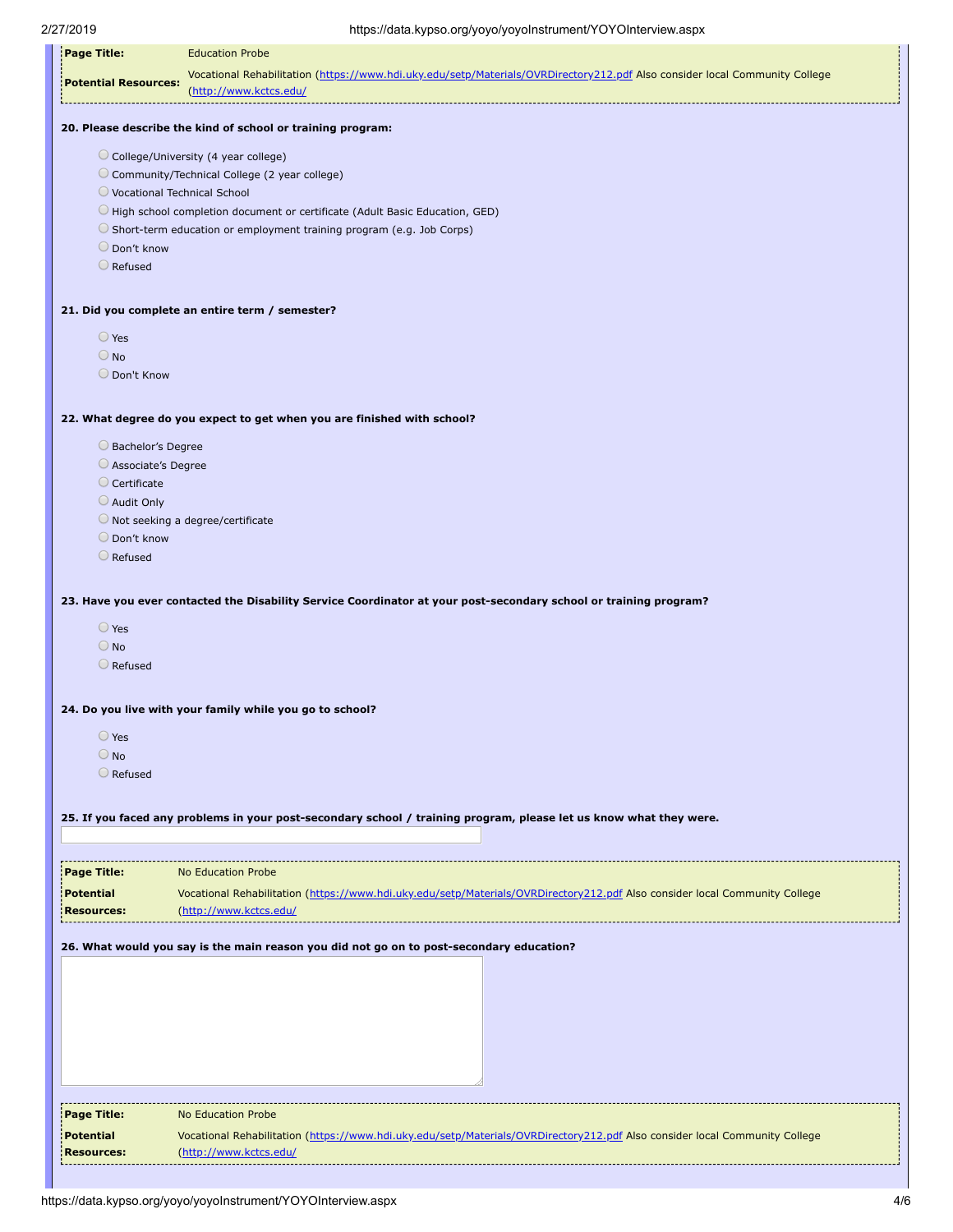|                         | 27. How do you spend your time?<br>DO NOT READ CATEGORIES. CODE ALL THAT APPLY.                                                                  |
|-------------------------|--------------------------------------------------------------------------------------------------------------------------------------------------|
|                         | Hobbies/Community Groups/Religious Activities                                                                                                    |
|                         |                                                                                                                                                  |
|                         | Spend time at home with or without others                                                                                                        |
|                         | $\Box$ Go to appointments related to disability services & supports                                                                              |
|                         | $\Box$ Unpaid work outside the home (including family business)                                                                                  |
|                         | Unpaid work within the home (chores, care for family)                                                                                            |
| Page Title:             | Community                                                                                                                                        |
| <b>Potential</b>        | Additional Resources (http://resources.hdiuk.org/directory/directory_category/additional-resources/ also "Recreation," "Transportation," and     |
| <b>Resources:</b>       | "Voting" sections in "Supplemental YOYO Resources"                                                                                               |
|                         | 28. Do you have a driver's license?                                                                                                              |
| $\bigcirc$ Yes          |                                                                                                                                                  |
| $\bigcirc$ No           |                                                                                                                                                  |
| O Refused               |                                                                                                                                                  |
|                         |                                                                                                                                                  |
|                         | 29. Are you registered to vote?                                                                                                                  |
| $\bigcirc$ Yes          |                                                                                                                                                  |
| $\bigcirc$ No           |                                                                                                                                                  |
| O Refused               |                                                                                                                                                  |
|                         | 30. Please name the most important thing during high school that helped you in your life right now (For e.g. high school programs, classes,      |
| agencies).              |                                                                                                                                                  |
|                         | 31. Since leaving high school, have you had any contact (phone, letter, or face-to-face) with a counselor from the Office of Vocational          |
|                         |                                                                                                                                                  |
| $\bigcirc$ Yes          |                                                                                                                                                  |
| $\bigcirc$ No           |                                                                                                                                                  |
| O Don't Know<br>Refused |                                                                                                                                                  |
|                         |                                                                                                                                                  |
| <b>Rehabilitation?</b>  | 32. If "yes," please describe the type of help you are getting:                                                                                  |
|                         |                                                                                                                                                  |
|                         | 33. That was the last question of the interview. Is there anything else you would like to add about how things have been going for you since you |
|                         |                                                                                                                                                  |
| left school?            |                                                                                                                                                  |
|                         |                                                                                                                                                  |
|                         |                                                                                                                                                  |
|                         |                                                                                                                                                  |
|                         |                                                                                                                                                  |

**information about these services I can give you the name and phone number for your regional transition consultant. Would you like that**

**information?"** 

If so:

A